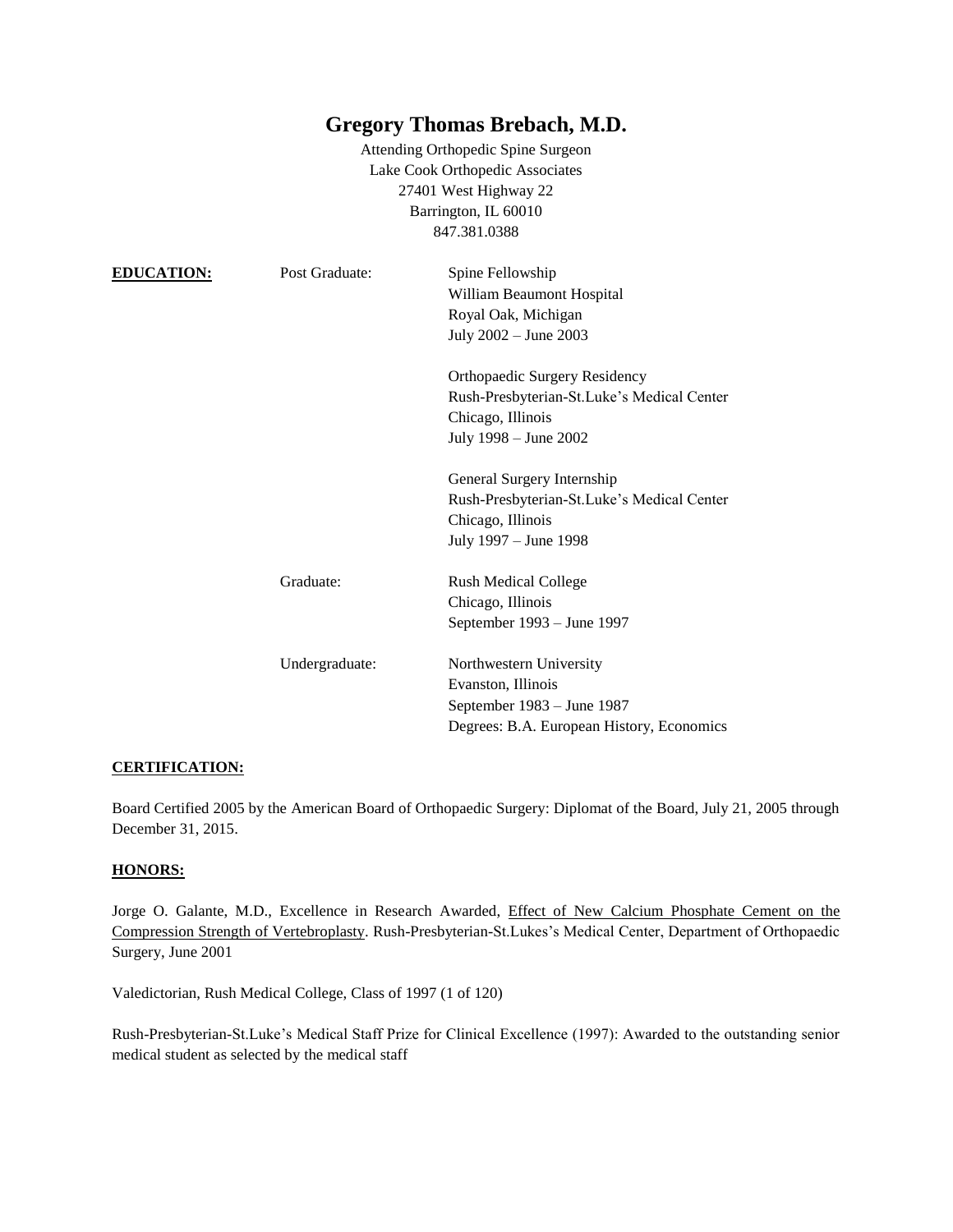Clark-Schmidt Medical Education Scholarship (1997): Awarded by the internal medicine and nursing staffs for demonstrated clinical and academic distinction

Alpha Omega Alpha (1996): Vice President, Rush Medical College, Zeta Chapter, elected junior year

## **PUBLICATIONS:**

Lim, TH; Brebach, G; Renner, S; Kim, J; Anderson, G; An, H: Biomechanical Evaluation of an Injectable Calcium Phosphate Cement for Vertebroplasty: Spine, Vol 27, No 12, pp 1297-1302, June 2002

Gitelis, S; Brebach, G: The Treatment of Cronic Osteomyelitis with a Biodegradable Antiobiotic-Impregnated Surgical Grade Calcium Sulfate Implant: J of Orthopaedic Surgery, Vol 10, No 1, pp 53-60, June 2002

Marco, R; Gitelis, S; S; Brebach. G; Healy, JH: Cartilage Tumors: Evalution and Treatment: JAAOS. Vol 8, No 5, September/October 2000, pp 292-304

## **SOCIETY PRESENTATIONS:**

A Cadaveric Comparison of Grip Forces in the Hand Before and After Hook of the Hamatc Excision: Fifth Annual OREF Midwest Resident Research Competition and Symposium, Chicago, Illinois, May 2002

The Effects of Pedicle Screw-Rod Distraction Posterior Lumbar Interbody Graft Distraction and Interbody Graft Plus Posterior Compression on Lumbar Foraminal Dimensions and Lordosis: NASS, New Orleans, Louisiana, October 2000

#### **RESEARCH ABSTRACTS:**

Brebach G; Montgomery D; Sengupta D: Pedicle Substraction Osteotomy for Flatback Syndrome: A Review of Nine Cases. 2003

Brebach G; Herkowitz H; Montgomery D; Fischgrund J; Truumees E; Femoral Ring Allografts in Anterior Lumbar Interbody Fusions: A Review of 32 Cases. 2003

Brebach G;Beck P; Lim T; Kim J; Fernandez J; Cohen M: A Cadaveric Comparison of Grip Forces in the Hand Before and After Hook of the Hamate Excision. 2002

Brebach G; Renner S; Lim T; An H: The Effect of New Calcium Sulfate Cement on the Compression Strength of Vertebroplasty. 2001

Brebach G; Gitelis S; Piasecki P; Segretti J: The Use of Gentamycin Impregnated Calcium Sulfate Beads in the Treatment of Chronic Osteomyelitis: Eight Case Studies, 2001

#### **BOOK CHAPTERS:**

Orthopaedic Surgery Essentials: Spine: Edited by C Bono and S Garfin, Cervical Spondylosis and Stenosis, G Brebach, J Fishgrund, H Herkowitz, Lippincott, 2004, pp. 106-113

Orthopaedic Surgery Essentials: Spine: Edited by C Bono and S Garfin, Cervical Radiculopathy, G Brebach, H Herkowitz, Lippincott, 2004, pp.114-121